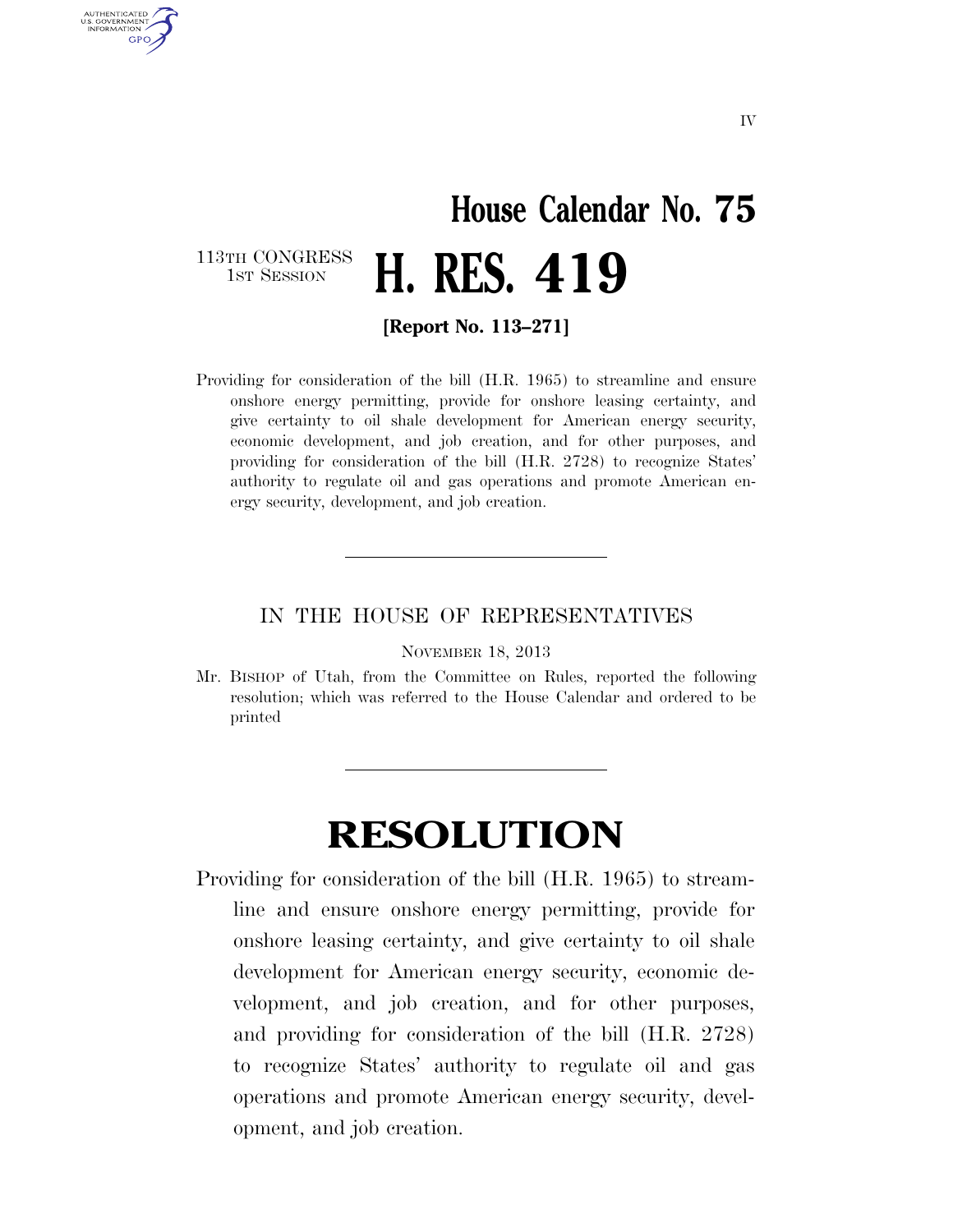*Resolved,* That at any time after adoption of this reso- lution the Speaker may, pursuant to clause 2(b) of rule XVIII, declare the House resolved into the Committee of the Whole House on the state of the Union for consider- ation of the bill (H.R. 1965) to streamline and ensure on- shore energy permitting, provide for onshore leasing cer- tainty, and give certainty to oil shale development for American energy security, economic development, and job creation, and for other purposes. The first reading of the bill shall be dispensed with. All points of order against consideration of the bill are waived. General debate shall be confined to the bill and amendments specified in this section and shall not exceed one hour equally divided and controlled by the chair and ranking minority member of the Committee on Natural Resources. After general debate the bill shall be considered for amendment under the five- minute rule. In lieu of the amendment in the nature of a substitute recommended by the Committee on Natural Resources now printed in the bill, an amendment in the nature of a substitute consisting of the text of Rules Com- mittee Print 113-26 shall be considered as adopted in the House and in the Committee of the Whole. The bill, as amended, shall be considered as the original bill for the purpose of further amendment under the five-minute rule and shall be considered as read. All points of order against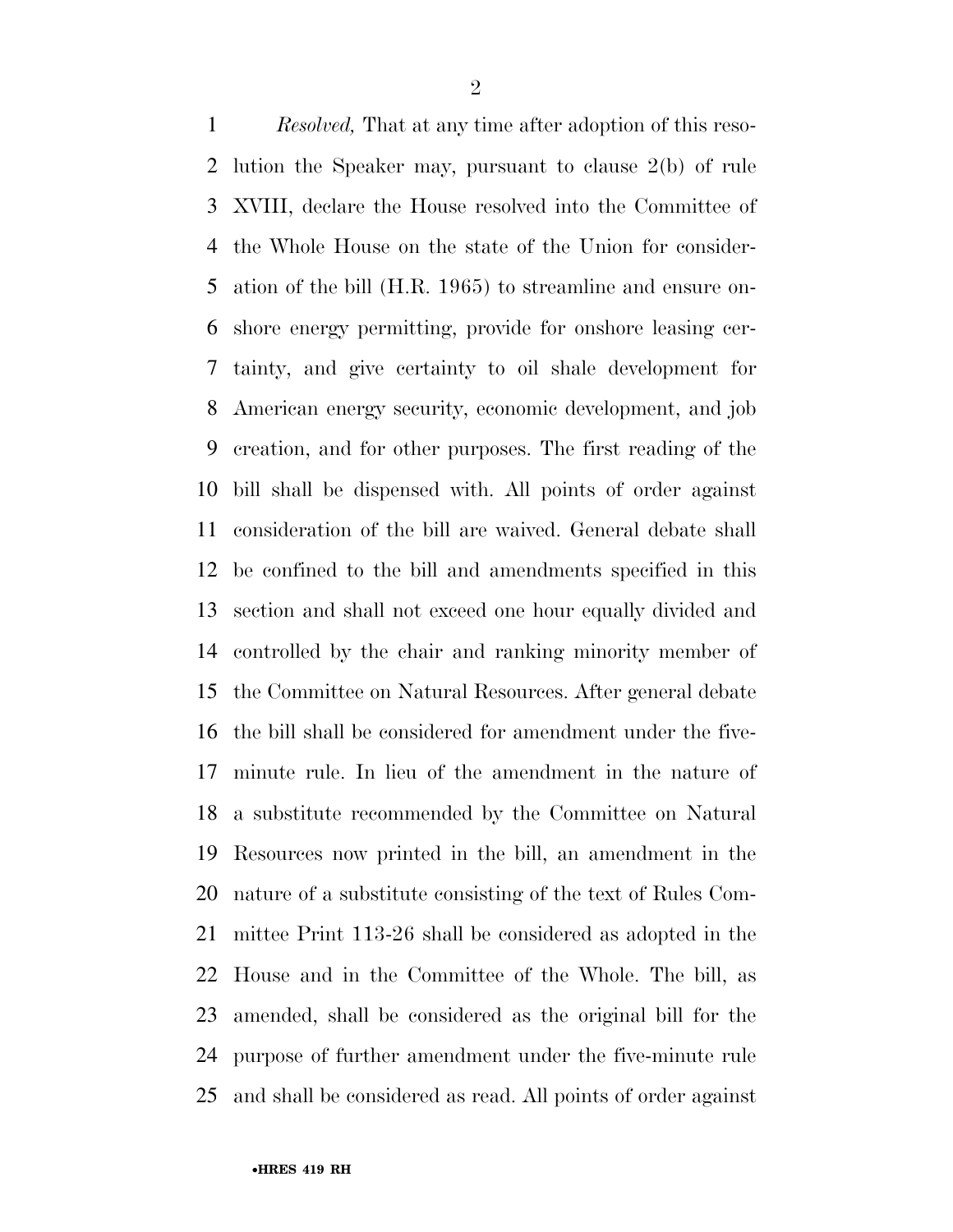provisions in the bill, as amended, are waived. No further amendment to the bill, as amended, shall be in order ex- cept those printed in part A of the report of the Com- mittee on Rules accompanying this resolution. Each such further amendment may be offered only in the order print- ed in the report, may be offered only by a Member des- ignated in the report, shall be considered as read, shall be debatable for the time specified in the report equally divided and controlled by the proponent and an opponent, shall not be subject to amendment, and shall not be sub- ject to a demand for division of the question in the House or in the Committee of the Whole. All points of order against such further amendments are waived. At the con- clusion of consideration of the bill for amendment the Committee shall rise and report the bill, as amended, to the House with such further amendments as may have been adopted. The previous question shall be considered as ordered on the bill, as amended, and any further amendment thereto to final passage without intervening motion except one motion to recommit with or without in-structions.

 SEC. 2. At any time after adoption of this resolution the Speaker may, pursuant to clause 2(b) of rule XVIII, declare the House resolved into the Committee of the Whole House on the state of the Union for consideration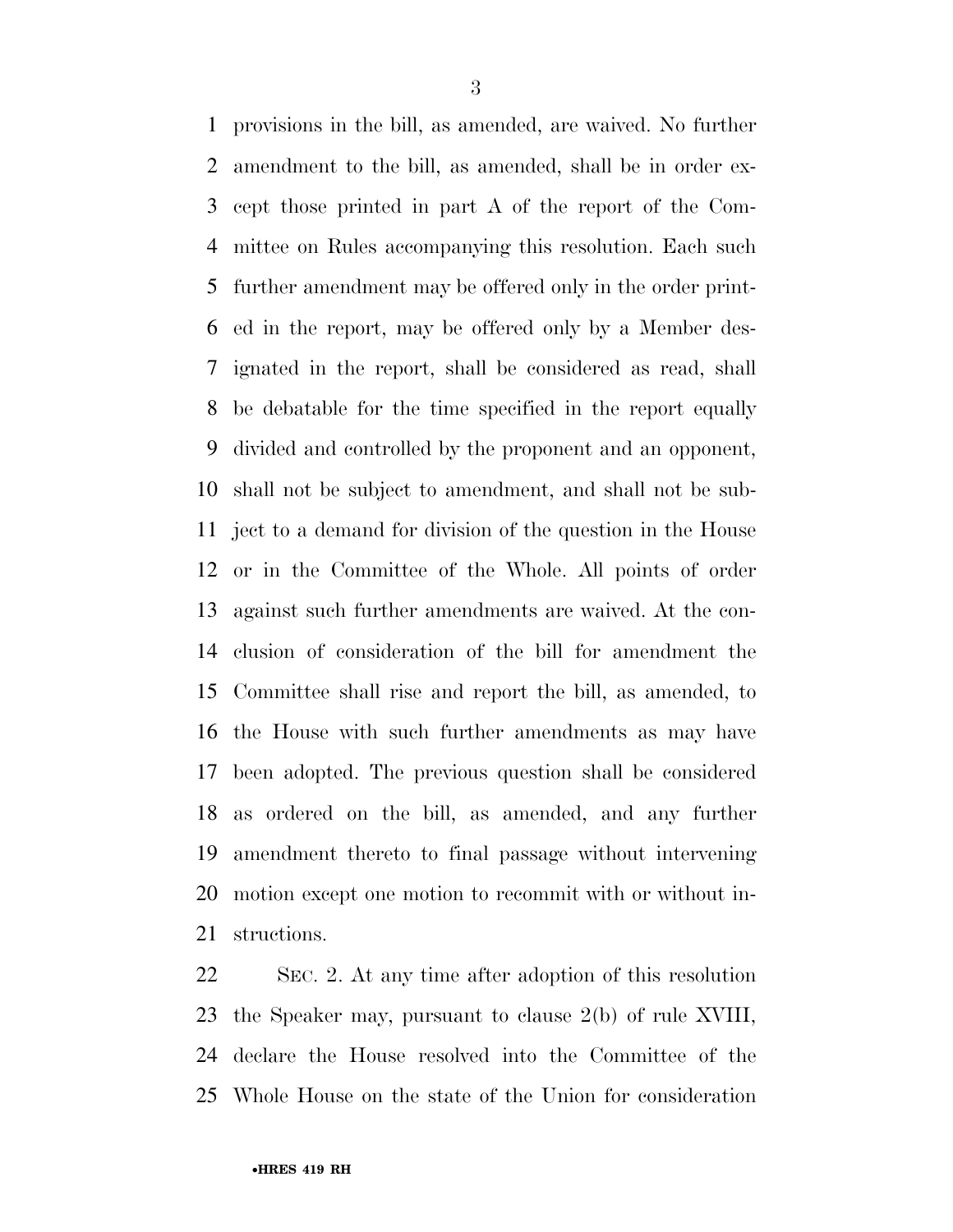of the bill (H.R. 2728) to recognize States' authority to regulate oil and gas operations and promote American en- ergy security, development, and job creation. The first reading of the bill shall be dispensed with. All points of order against consideration of the bill are waived. General debate shall be confined to the bill and amendments speci- fied in this section and shall not exceed one hour, with 40 minutes equally divided and controlled by the chair and ranking minority member of the Committee on Natural Resources and 20 minutes equally divided and controlled by the chair and ranking minority member of the Com- mittee on Science, Space, and Technology. After general debate the bill shall be considered for amendment under the five-minute rule. In lieu of the amendment in the na- ture of a substitute recommended by the Committee on Natural Resources now printed in the bill, an amendment in the nature of a substitute consisting of the text of Rules Committee Print 113-27 shall be considered as adopted in the House and in the Committee of the Whole. The bill, as amended, shall be considered as the original bill for the purpose of further amendment under the five- minute rule and shall be considered as read. All points of order against provisions in the bill, as amended, are waived. No further amendment to the bill, as amended, shall be in order except those printed in part B of the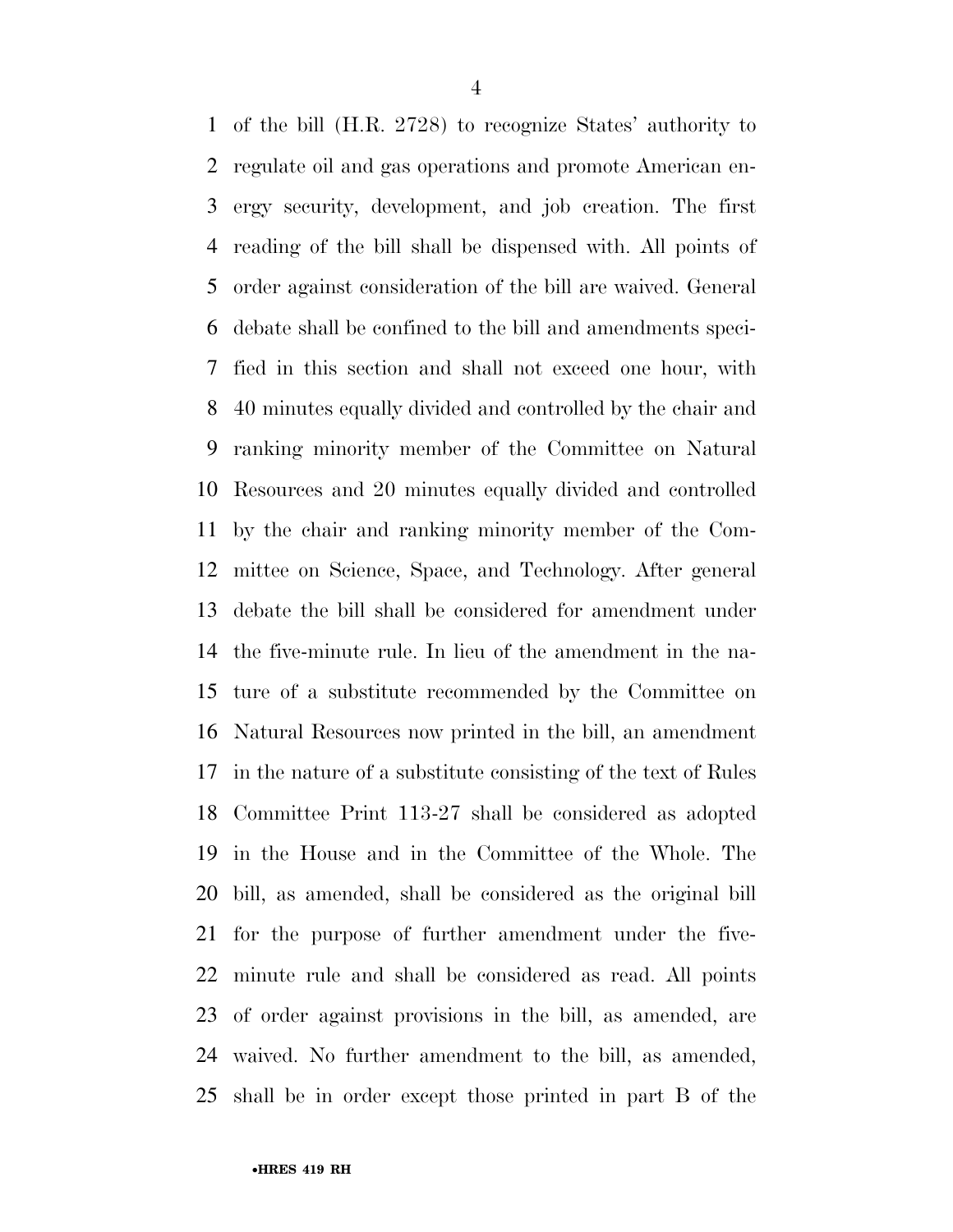report of the Committee on Rules accompanying this reso- lution. Each such further amendment may be offered only in the order printed in the report, may be offered only by a Member designated in the report, shall be considered as read, shall be debatable for the time specified in the report equally divided and controlled by the proponent and an opponent, shall not be subject to amendment, and shall not be subject to a demand for division of the question in the House or in the Committee of the Whole. All points of order against such further amendments are waived. At the conclusion of consideration of the bill for amendment the Committee shall rise and report the bill, as amended, to the House with such further amendments as may have been adopted. The previous question shall be considered as ordered on the bill, as amended, and any further amendment thereto to final passage without intervening motion except one motion to recommit with or without in-structions.